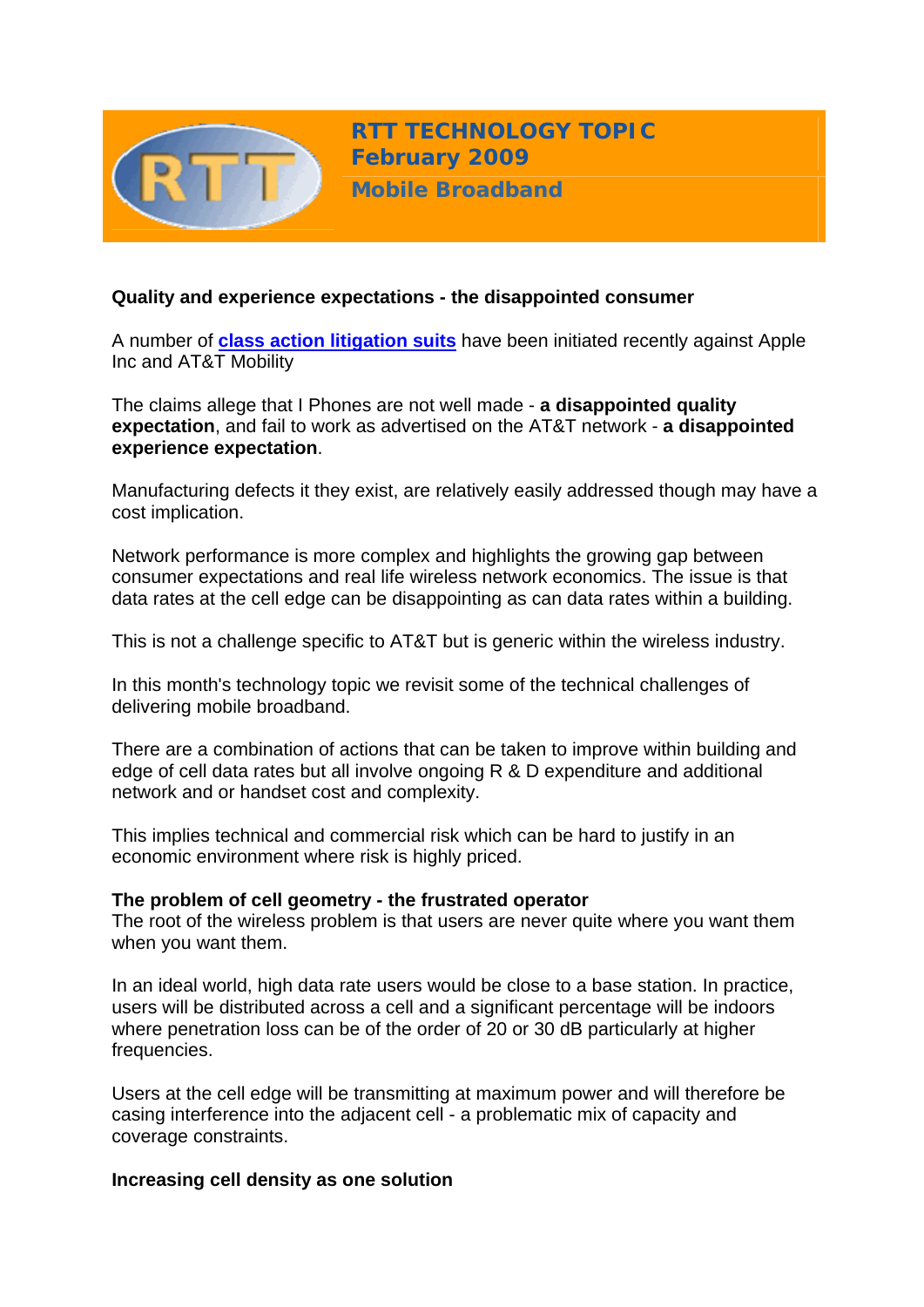One solution is to increase the number of cells and or to add operator owned pico cells or WiFi Hot Spots but these add cost to the network that may or may not be recovered from higher data throughput revenues.

Another solution is to encourage the uptake of user owned femto cells. However this only makes sense if or when femtocells work as well and cost the same or less as existing consumer and SME WiFi router hardware.

#### **Better handset sensitivity and selectivity as another solution**

An alternative is to improve the sensitivity and selectivity of cellular handsets and user devices. Better sensitivity translates into more data throughput in a noise limited environment. Better selectivity translates into more data throughput in an interference limited environment.

Sensitivity can be improved by using more expensively specified RF components in the front end of the phone and through optimised RF design.

However mechanical design constraints can easily 'throw away' these performance gains. Antennas are one example. User devices have become smaller while also needing to support a wider range of functions. This results in fierce competition for internal real estate. Adding quality audio to a handset for example may require cavity backed speakers at the top of the phone, exactly where antennas should be placed.

A need to support increasing numbers of bands has further compromised antenna performance. Adding additional switch paths and or multiplexers have introduced extra insertion loss. Alternative wide band transceiver architectures have to date proved hard to realise.

Selectivity can be improved by implementing interference cancellation techniques in the handset either based on diversity reception (See the **[Arraycomm](http://www.arraycomm.com/docs/20080902_A-MAS-3i_for_Enhanced_HSDPA_Data_Rates.pdf)** and **Icera** web sites for background on this) or single antenna interference cancellation. (See the [Advanced Receiver Technologies](http://www.receivertec.com/articles/ARTIntro.pdf) web site for background on this).

These techniques can significantly increase downlink data rates at the edge of a cell by cancelling out unwanted signal energy but there is a cost in terms of baseband processing overhead which translates into additional DC power drain.

Improvements in transmission efficiency may help. (See the [Nujira](http://www.nujira.com/news/pr&id=nujira_resets_cost_efficiency_benchmark_for_4g_handset_rf_front_end) web site for some background on this) Reducing the uplink power budget releases additional power for additional receive signal processing but overall the competition for power in a handset is increasing rather than decreasing over time.

Larger form factor products for example notebook computers have less severe form factor constraints but introduce other challenges including processor and display driver noise. Always on broadband connectivity may also result in unacceptably short recharge duty cycles so although the overall power envelope of the device is greater, of the order of 20 watts or more, the RF power budget and radio modem baseband overheads remain constrained.

#### **RAN sharing as another solution**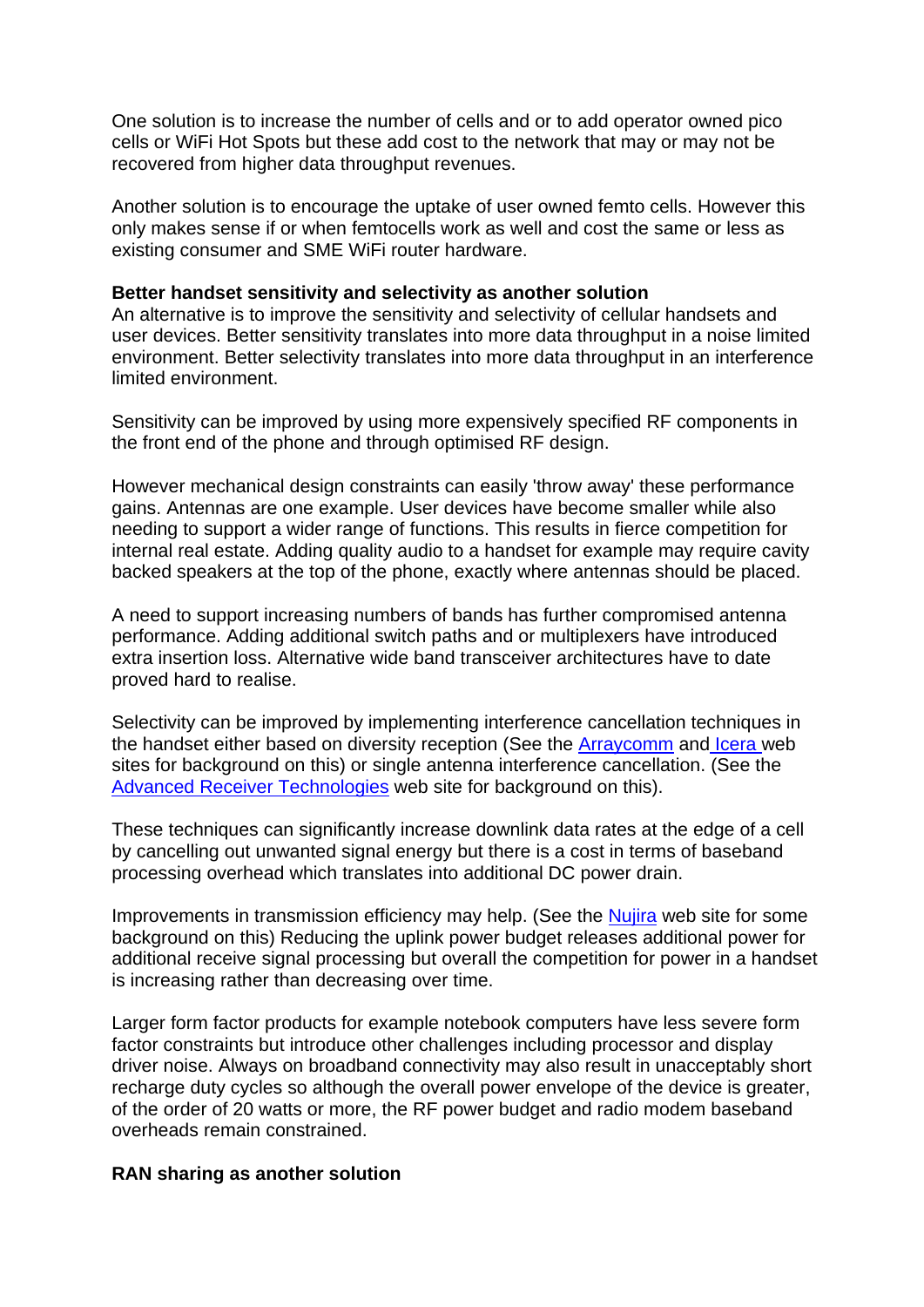All of the above are symptoms of a link budget which is acceptable for voice but inadequate for mobile broadband data.

An alternative is for operators to share radio access networks - making multi network coverage available to users in their local market.

Technically this is attractive in that the chances of one of five operators having a base station that is near to you at any given time is higher than if only one operator's network is available. The cell geometry when averaged over all operators improves. This increases cell and per user data throughput. User TX power will be lower. This reduces the overall noise floor and improves user data duty cycles.

To an extent this happens when roaming when more than one network is available and connection can be made on a best connect basis. The practical benefits of national roaming are already being realised in [machine to machine network solutions](http://www.vianet.co.uk/) and it would be technically beneficial to see this more broadly applied.

### **Commercial issues - regulatory encouragement of RAN sharing - short term loss, long term gain**

However operators are reluctant to share resources that are the product of thousands of man hours of site acquisition and millions of dollars of infrastructure investment.

Infrastructure vendors similarly are wary of the effect that shared networks may have on future business volume.

The recent [Digital Britain Report](http://www.culture.gov.uk/what_we_do/broadcasting/5631.aspx) (Page 13) promotes RAN sharing as a mechanism for reducing the cost and improving the efficiency of mobile broadband access. Importantly it would improve the consistency of the user experience.

However there is an implied need for a level of trust and cooperation between operators which is hard to foster in a business environment where operator specific short term market advantage has to be given a higher priority than the longer term efficiency and profitability of the industry in general.

### **The I phone - short term gain, long term cost**

This brings us back to the I Phone

The I Phone has delivered short term business advantage to the operators who secured initial distribution rights.

Short term gains however have a habit of incurring longer term costs that are not always fully factored in to the initial decision making and commercial negotiation process.

#### **Short term costs with long term gains - a better model?**

Intuitively it is better to focus on investment that realises a long term gain from a short term loss but this is dependent on investors and financial institutions recognising that long term gains may be realised over decades rather than days.

This is not just a network operator issue but applies to all parts of the industry value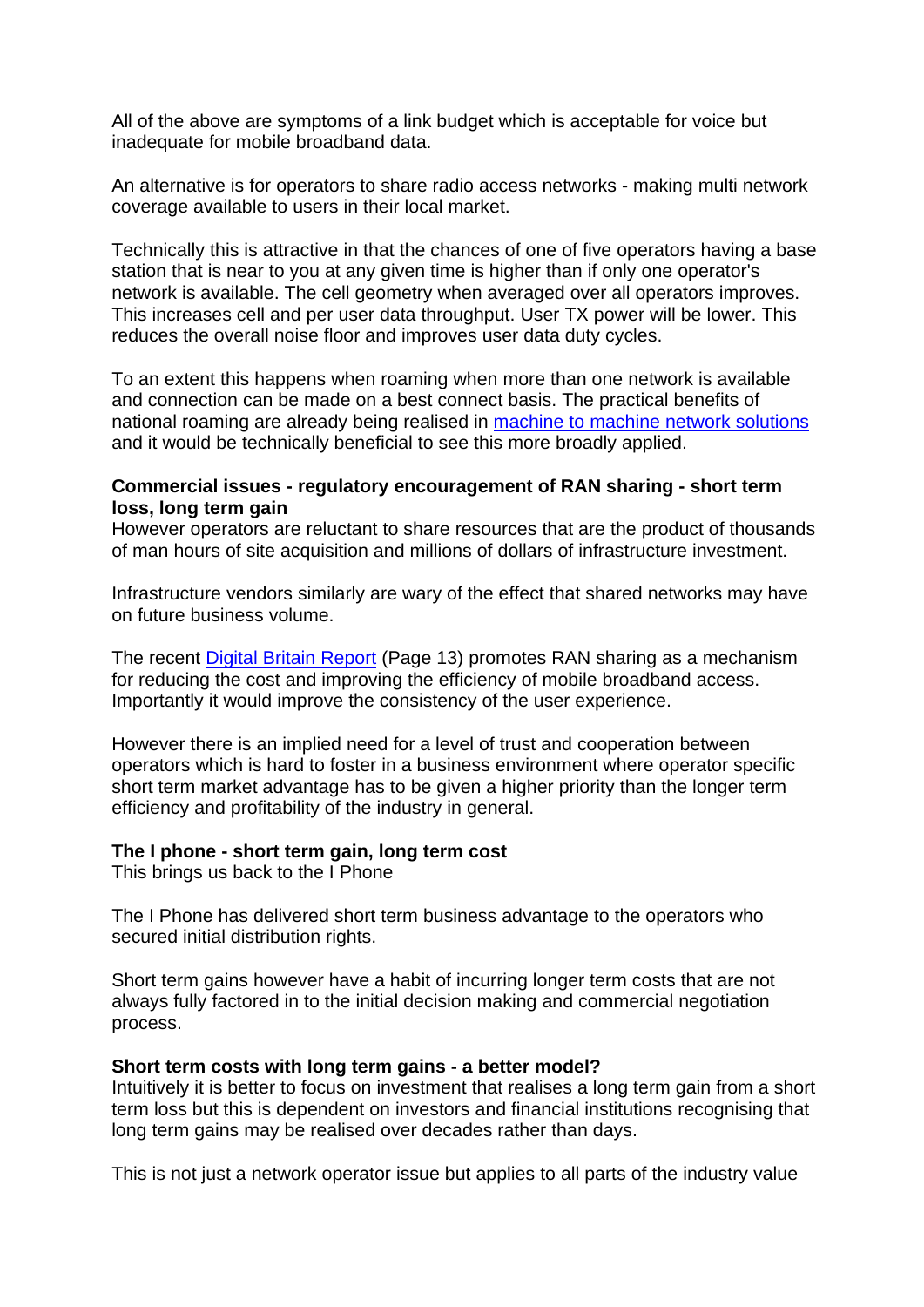chain including component vendors and the user device design and test community.

RF MEMS are a present example. RF MEMS and other micro scale devices are beginning to be incorporated into cellular handset designs to realise adaptive matching, filter, oscillator and switch functions. Fbar filters, a form of micro scale device, have delivered significant RF performance gains though relatively small cost premiums have been frustratingly hard to justify, particularly in lower cost handsets.

The cost premiums are unsurprising given that these innovations are the product of research started the best part of thirty years ago including fundamental work on material properties, device packaging and mechanical aging effects.

Advanced baseband processing techniques are also based on years of academic and industrial research which represent a cost that some one has to finance in order for the work to be sustainable.

Arguably it would be sensible today to be increasing rather than decreasing R & D spending. However if market volumes decrease, R & D spend as a percentage of turnover will escalate to a point which will be incompatible with present investment sentiment.

This suggests that companies undertaking fundamental research and associated manufacturing investment may need to be insulated from short term market forces.

The proposed move to indefinite licenses (Page 32 of [The Digital Britain report](http://www.culture.gov.uk/what_we_do/broadcasting/5631.aspx)) is recognition that investment returns for operators cannot be achieved within traditional twenty year license periods.

This is unsurprising. Building a wireless network is directly analogous to building roads, railways, water, or investing in utility infrastructure - returns can be amortised over the physical lifetime of the investment and as such are intrinsically long term.

However similar time scales apply to component and handset and test equipment vendors with the additional complication that research and or manufacturing assets are less tangible than tarmac and steel or a network operator's mix of copper and concrete.

#### **Financial expectations - the disappointed banker**

The result is a disconnect between financial expectation and present market reality.

Merger and acquisition is a possible answer but the component and handset and test equipment industry is arguably now over consolidated and any possible scale efficiency gains have already been made.

The recognition by governments and regulatory authorities that operators require security of tenure in order to sustain investment is welcome but only solves half the problem.

Other parts of the industry need similar levels of investment security and or incentive.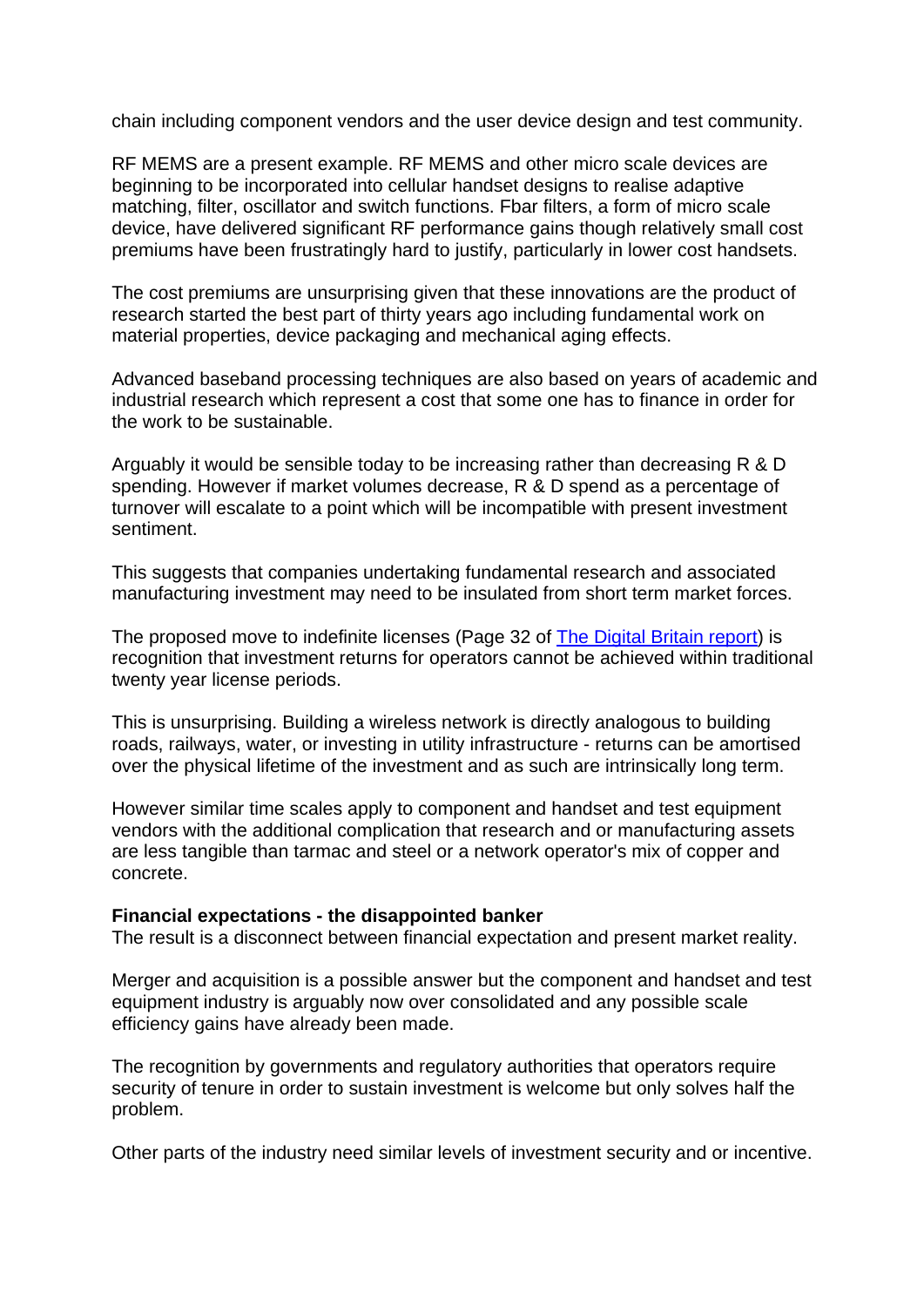The alternative is to carry on as we are. There are two problems with this.

The gap between consumer expectations and what we can actually deliver technically and commercially will increase rather than decrease over time.

The gap between the expectations of the financial community and what we can actually deliver in terms of short term returns will increase rather than decrease over time.

This is not a problem that can necessarily be efficiently resolved by market forces.

[Infineon's request to the German government for financial support](http://www.eetimes.eu/showArticle.jhtml?articleID=213401211&cid=NL_eeteu) prompted by the expiration of present loans and bonds is just one example of this present tension.

Government intervention may be a necessary short term option but is unlikely to provide an effective long term solution. The management time involved in meeting government obligations may exceed the benefits accrued.

This implies a need for a more comprehensive review of present financial investment process and a more fundamental rethinking of investment policy for industries that deliver strategically important but intrinsically long term returns.

### **Standards and spectral allocation policy- adding to the cost and risk of mobile broadband provision**

In parallel we have to re examine some of the complexities that have been introduced in to our industry which in present circumstances may prove to be unaffordable.

For example it may be that some of the standards that we are working to realise may be over complex and may introduce additional, unnecessary and insupportable industrial cost.

Over complex standards are not only difficult to design to they are also difficult to test. You might expect test vendors to welcome this complexity but in practice the time and cost needed to produce test scripts is in itself becoming unsustainable.

Present spectral allocation policy adds to these costs. All together they make mobile broadband provision less fiscally viable.

Specifically, the combination of over complex incompatible radio standards and twenty five cellular radio bands suggest an untenable dilution of available R&D resource.

### **R&D opportunity cost and future industry value**

This is especially true if we take into account that R & D is an area where opportunity cost substantially exceeds actual expenditure.

Poorly directed poorly targeted engineering effort may well translate into millions of dollars of lost revenue and lost profit opportunity.

A few hundred hours of well directed well targeted engineering effort may well